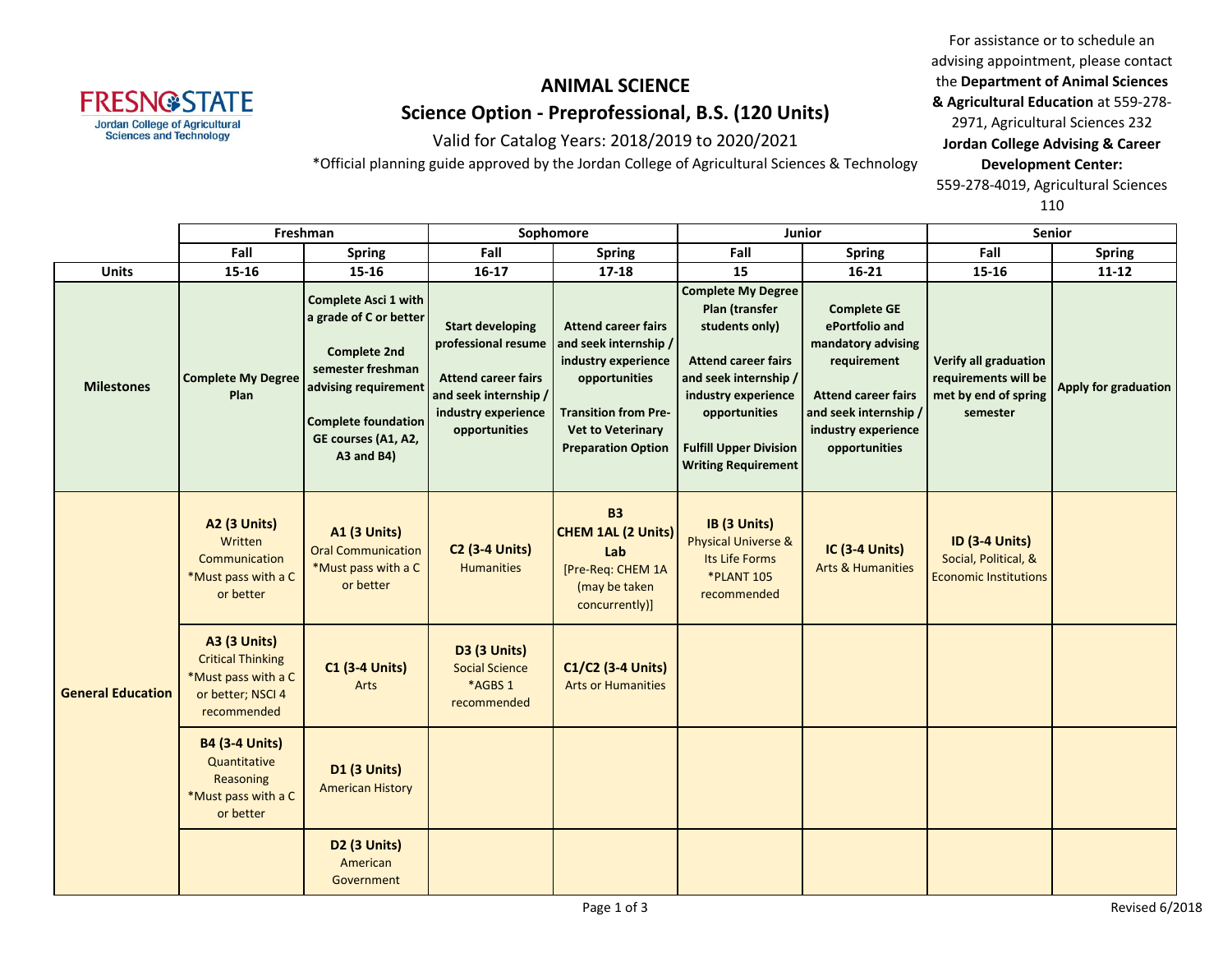

Valid for Catalog Years: 2018/2019 to 2020/2021

\*Official planning guide approved by the Jordan College of Agricultural Sciences & Technology

For assistance or to schedule an advising appointment, please contact the **Department of Animal Sciences & Agricultural Education** at 559-278- 2971, Agricultural Sciences 232 **Jordan College Advising & Career Development Center:** 559-278-4019, Agricultural Sciences

|              |                                                                                                        | Freshman                                                                                                |                                                                                                         | Sophomore                                                                                                                                                                                                                    | Junior                                                                                                       |                                                                                                                                                                                                                                        | <b>Senior</b>                                                                                                               |                                                                                                                                        |
|--------------|--------------------------------------------------------------------------------------------------------|---------------------------------------------------------------------------------------------------------|---------------------------------------------------------------------------------------------------------|------------------------------------------------------------------------------------------------------------------------------------------------------------------------------------------------------------------------------|--------------------------------------------------------------------------------------------------------------|----------------------------------------------------------------------------------------------------------------------------------------------------------------------------------------------------------------------------------------|-----------------------------------------------------------------------------------------------------------------------------|----------------------------------------------------------------------------------------------------------------------------------------|
|              | Fall                                                                                                   | <b>Spring</b>                                                                                           | Fall                                                                                                    | <b>Spring</b>                                                                                                                                                                                                                | Fall                                                                                                         | <b>Spring</b>                                                                                                                                                                                                                          | Fall                                                                                                                        | <b>Spring</b>                                                                                                                          |
| <b>Units</b> | 15-16                                                                                                  | 15-16                                                                                                   | $16 - 17$                                                                                               | $17 - 18$                                                                                                                                                                                                                    | 15                                                                                                           | $16 - 21$                                                                                                                                                                                                                              | 15-16                                                                                                                       | $11 - 12$                                                                                                                              |
| <b>Major</b> | <b>GE Area E</b><br>ASCI <sub>67</sub><br>(3 Units)<br>Lifelong<br>Understanding & Self<br>Development | ASCI 21, 31, 41,<br>51,61 or 91<br>(3 Units)<br>*See course catalog<br>for prerequisite<br>requirements | <b>GE Area B2</b><br><b>BIOL 1A</b><br>(4 Units)<br>Life Sciences                                       | <b>GE Area B1</b><br><b>CHEM 1A</b><br>(4 Units)<br><b>Physical Sciences</b><br>[Pre-Req: High school]<br>chemistry. May be<br>taken concurrently:<br>GE B4; CHEM 1AL]<br>*Not open to<br>students with credit<br>in CHEM 1B | <b>ASCI 125</b><br>(3 Units)<br>[Pre-Req: ASCI 1]                                                            | <b>ASCI 135</b><br>(3 Units)<br>[Pre-Req: ASCI 35]                                                                                                                                                                                     | ASCI 121, 131, 151,<br>161, 171, 172, 175<br>or 191<br>(3 Units)<br>*See course catalog<br>for prerequisite<br>requirements | <b>ASCI 101</b><br>(3 Units)<br>[Pre-Req: ASCI 1]                                                                                      |
|              | ASCI <sub>1</sub><br>(3 Units)                                                                         |                                                                                                         | ASCI 21, 31, 41,<br>51,61 or 91<br>(3 Units)<br>*See course catalog<br>for prerequisite<br>requirements | <b>AGBS 71, PLANT</b><br>99, or MATH 101<br>(3 Units)<br>*See course catalog<br>for prerequisite<br>requirements                                                                                                             | <b>ASCI 145</b><br>(4 Units)<br>[Pre-Req: BIOL 10 or<br>12                                                   | <b>ASCI 155</b><br>(3 Units)                                                                                                                                                                                                           | <b>ASCI 165</b><br>(3 Units)<br>[Pre-Req: BIOL 20 or<br>120                                                                 | <b>ASCI 156</b><br>$(1$ Unit)<br>[Pre-Req: ASCI 155<br>(may be taken<br>concurrently)]                                                 |
|              |                                                                                                        |                                                                                                         | <b>ASCI 35</b><br>(3 Units)<br>be taken<br>concurrently)]                                               | <b>ASCI 71</b><br>(3 Units)<br>be taken<br>concurrently)]                                                                                                                                                                    | <b>CHEM 8</b><br>(3 Units)<br>[Pre-Req: ASCI 1 (may   [Pre-Req: ASCI 1 (may   [Pre-Req: CHEM 1B or<br>$3A$ ] | <b>BIOL 20 (4 Units)</b><br>[Pre-Req: CHEM 1A or<br>$3A$ ]<br>*Not open to<br>students with credit<br>in BIOL 120<br><b>OR</b><br><b>BIOL 120 (4 Units)</b><br>[Pre-Req: BIOL 1A &<br>1B; CHEM 8 or 128A;<br>or BIOL 11 & CHEM<br>150] | ASCI 180, 183, 190<br>or 194<br>(3 Units)<br>*See course catalog<br>for prerequisite<br>requirements                        | <b>ASCI 186</b><br>$(1$ Unit)<br>[Pre-Req: Senior<br>standing or instructor<br>permission;<br>12 upper division<br>units in the major] |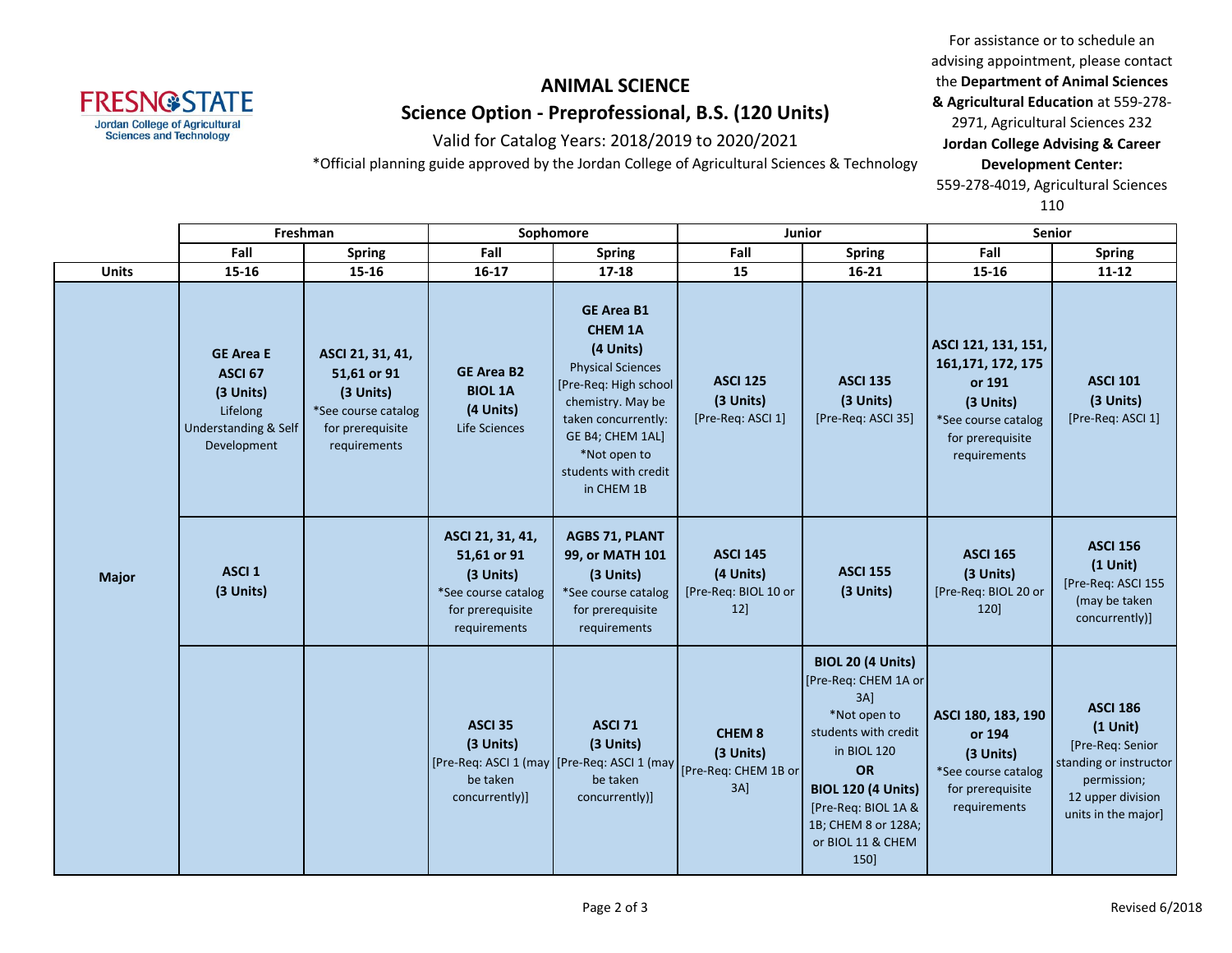

Valid for Catalog Years: 2018/2019 to 2020/2021

\*Official planning guide approved by the Jordan College of Agricultural Sciences & Technology

For assistance or to schedule an advising appointment, please contact the **Department of Animal Sciences & Agricultural Education** at 559-278- 2971, Agricultural Sciences 232 **Jordan College Advising & Career Development Center:** 559-278-4019, Agricultural Sciences

110

|                                                       | Freshman  |        | Sophomore |                                                     | Junior                                                                                                                     |                                                                                                                             | Senior                                                                           |                                                    |
|-------------------------------------------------------|-----------|--------|-----------|-----------------------------------------------------|----------------------------------------------------------------------------------------------------------------------------|-----------------------------------------------------------------------------------------------------------------------------|----------------------------------------------------------------------------------|----------------------------------------------------|
|                                                       | Fall      | Spring | Fall      | <b>Spring</b>                                       | Fall                                                                                                                       | <b>Spring</b>                                                                                                               | Fall                                                                             | <b>Spring</b>                                      |
| <b>Units</b>                                          | $15 - 16$ | 15-16  | $16 - 17$ | $17 - 18$                                           | 15                                                                                                                         | $16 - 21$                                                                                                                   | 15-16                                                                            | $11 - 12$                                          |
| <b>Major</b>                                          |           |        |           | <b>Option Course</b><br>(3 Units)<br>*See footnotes | <b>CHEM 129A</b><br>(2 Units)<br>[Pre-Req: CHEM 8 or<br>128A (passed with a C<br>or better; may be<br>taken concurrently)] | ASCI 121, 131, 151,<br>161, 171, 172, 175<br>or 191<br>(3 Units)<br>*See course catalog<br>for prerequisite<br>requirements | <b>CHEM 150</b><br>(3 Units)<br>[Pre-Req: CHEM 3B,<br>8, or CHEM 128A &<br>128B] |                                                    |
| <b>Additional</b><br><b>Graduation</b><br>Requirement |           |        |           |                                                     |                                                                                                                            | <b>UDWS (0-4 Units)</b><br>*Upper Division<br><b>Writing Exam</b><br>OR "W" Course (must<br>pass with a C or<br>better)     |                                                                                  | MI<br>(3 Units)<br>Multicultural/<br>International |
|                                                       |           |        |           |                                                     |                                                                                                                            |                                                                                                                             |                                                                                  | <b>Elective</b>                                    |

#### **FOOTNOTES:**

**Prerequisites/Corequisites:** Other restrictions may apply. Please see your course catalog for detailed prerequisite/corequisite requirements.

**Grade Requirements:** CR/NC grading is not permitted for courses included in the major unless the courses have been designated CR/NC grading only.

**Electives (6 units):** Students must earn a minimum of 120 units total to graduate. The number of required elective units may vary, depending on the amount of units earned from major and GE courses.

**Option Courses (3 units):** Select 3 units from AGBS 28 or BA 18; AGBS 31 or ACCT 4A; AGBS 117, 120; CRSC 1, 102, 105; SW 2, 100 or 100N

**Upper Division Writing Skills requirement (UDWS):** All undergraduate students must demonstrate competency in writing skills by passing the Upper Division Writing Exam (UDWE) or by obtaining a C or better in an approved upper division writing course, identified by the letter "W."

Substitutions: If substitutions/exceptions/waivers are made for any major courses that also meet GE and/or the Multicultural/International graduation requirement, the student is responsible for completing additional courses to satisfy the respective areas (GE and/or MI). This also includes the upperdivision writing requirement.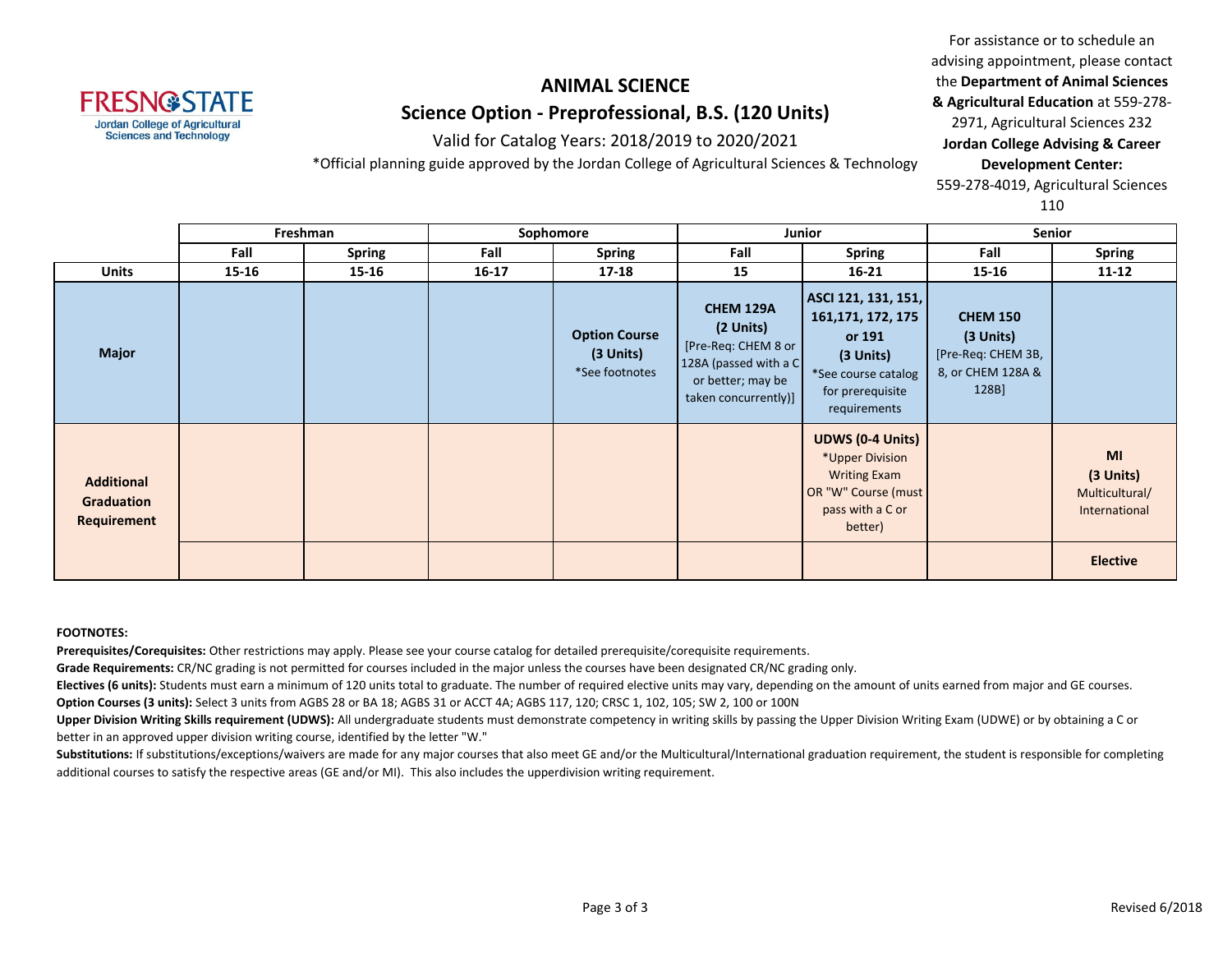

Valid for Catalog Years: 2013/2014 to 2017/2018

\*Official planning guide approved by the Jordan College of Agricultural Sciences & Technology

For assistance or to schedule an advising appointment, please contact the **Department of Animal Sciences & Agricultural Education** at 559-278-

2971, Agricultural Sciences 232 **Jordan College Advising & Career Development Center:**

559-278-4019, Agricultural Sciences

|                             | Freshman                                                                                                   |                                                                                                         |                                                                 | Sophomore                                                                                                                                                                                                         | Junior                                                                                               |                                                       | ᅩᅩ<br><b>Senior</b>                                                                                               |                                                 |
|-----------------------------|------------------------------------------------------------------------------------------------------------|---------------------------------------------------------------------------------------------------------|-----------------------------------------------------------------|-------------------------------------------------------------------------------------------------------------------------------------------------------------------------------------------------------------------|------------------------------------------------------------------------------------------------------|-------------------------------------------------------|-------------------------------------------------------------------------------------------------------------------|-------------------------------------------------|
|                             | Fall                                                                                                       | <b>Spring</b>                                                                                           | Fall                                                            | <b>Spring</b>                                                                                                                                                                                                     | Fall                                                                                                 | Spring                                                | Fall                                                                                                              | <b>Spring</b>                                   |
| <b>Units</b>                | 15-16                                                                                                      | 15-16                                                                                                   | $16 - 17$                                                       | $17 - 18$                                                                                                                                                                                                         | 15                                                                                                   | $16 - 21$                                             | 15-16                                                                                                             | $11 - 12$                                       |
| General<br><b>Education</b> | <b>A2 (3 Units)</b><br>Written<br>Communication<br>*Must pass with a C<br>or better                        | <b>A1 (3 Units)</b><br><b>Oral Communication</b><br>*Must pass with a C<br>or better                    | <b>C2 (3-4 Units)</b><br><b>Humanities</b>                      | <b>B3</b><br><b>CHEM 1AL (2 Units)</b><br>Lab<br>[Pre-Req: CHEM 1A<br>(may be taken<br>concurrently)]                                                                                                             | IB (3 Units)<br><b>Physical Universe &amp;</b><br>Its Life Forms<br><b>*PLANT 105</b><br>recommended | <b>IC (3-4 Units)</b><br><b>Arts &amp; Humanities</b> | <b>ID (3-4 Units)</b><br>Social, Political, &<br>Economic<br>Institutions                                         | MI (3 Units)<br>Multicultural/Internation<br>al |
|                             | <b>A3 (3 Units)</b><br><b>Critical Thinking</b><br>*Must pass with a C<br>or better; NSCI 4<br>recommended | <b>C1 (3-4 Units)</b><br>Arts                                                                           | D3 (3 Units)<br><b>Social Science</b><br>*AGBS 1<br>recommended | C1/C2 (3-4 Units)<br><b>Arts or Humanities</b>                                                                                                                                                                    |                                                                                                      |                                                       |                                                                                                                   |                                                 |
|                             | <b>B4 (3-4 Units)</b><br>Quantitative<br>Reasoning<br>*Must pass with a C<br>or better                     | <b>D1 (3 Units)</b><br><b>American History</b>                                                          |                                                                 |                                                                                                                                                                                                                   |                                                                                                      |                                                       |                                                                                                                   |                                                 |
|                             |                                                                                                            | <b>D2 (3 Units)</b><br>American<br>Government                                                           |                                                                 |                                                                                                                                                                                                                   |                                                                                                      |                                                       |                                                                                                                   |                                                 |
| <b>Major</b>                | <b>GE Area E</b><br><b>ASCI 67 (3 Units)</b><br>Lifelong<br>Understanding & Self<br>Development            | ASCI 21, 31, 41,<br>51,61 or 91 (3<br>Units)<br>*See course catalog<br>for prerequisite<br>requirements | <b>GE Area B2</b><br><b>BIOL 1A (4 Units)</b><br>Life Sciences  | <b>GE Area B1</b><br>CHEM 1A (4 Units)<br><b>Physical Sciences</b><br>[Pre-Req: High school<br>chemistry. May be<br>taken concurrently: GE<br>B4; CHEM 1AL]<br>*Not open to students<br>with credit in CHEM<br>1B | <b>ASCI 125 (3 Units)</b><br>[Pre-Req: ASCI 1]                                                       | <b>ASCI 135 (3 Units)</b><br>[Pre-Req: ASCI 35]       | ASCI 121, 131,<br>151, 161, 171 or<br>172 (3 Units)<br>*See course<br>catalog for<br>prerequisite<br>requirements | <b>ASCI 101 (3 Units)</b><br>[Pre-Req: ASCI 1]  |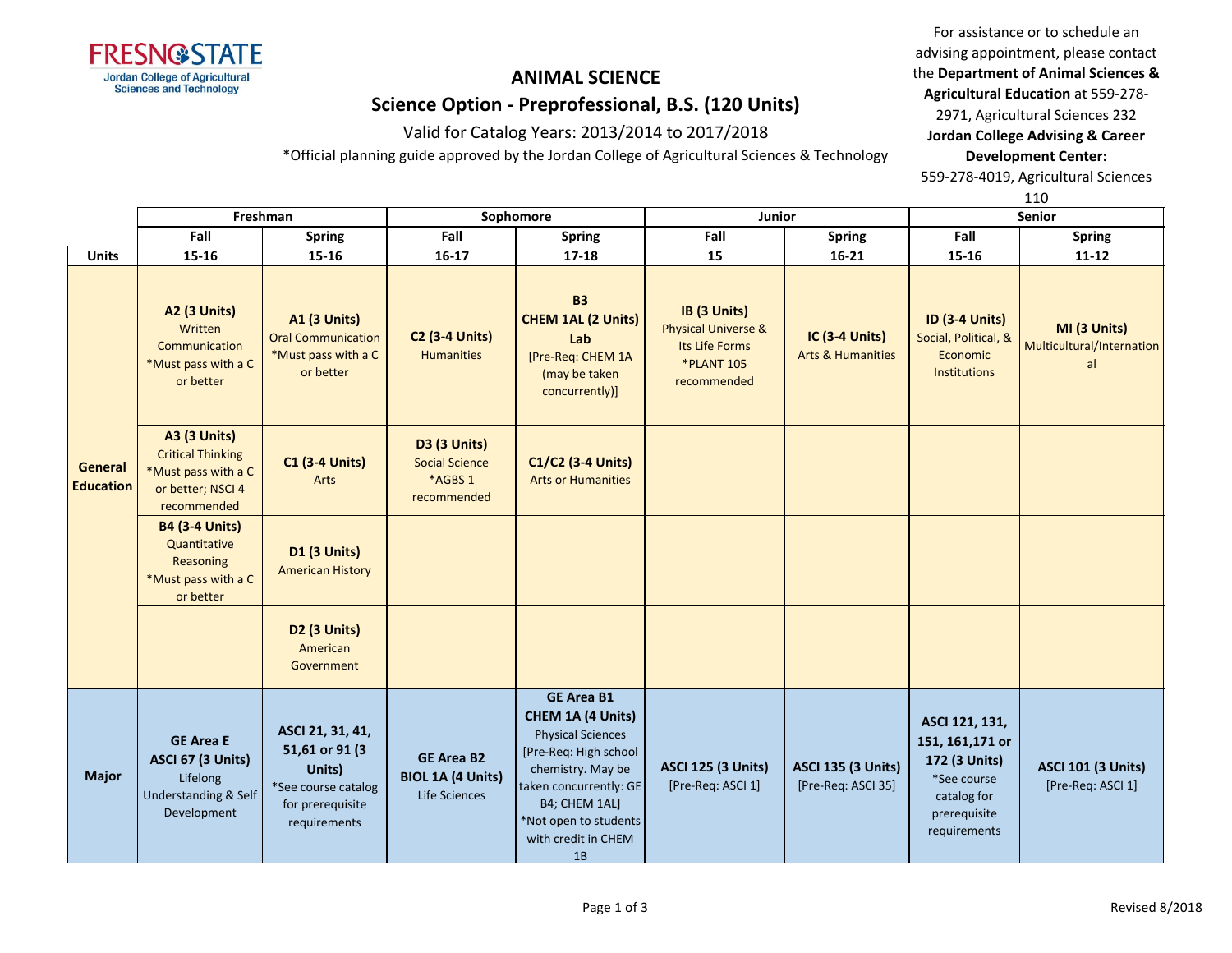

Valid for Catalog Years: 2013/2014 to 2017/2018 \*Official planning guide approved by the Jordan College of Agricultural Sciences & Technology

advising appointment, please contact the **Department of Animal Sciences & Agricultural Education** at 559-278-

For assistance or to schedule an

2971, Agricultural Sciences 232 **Jordan College Advising & Career Development Center:**

559-278-4019, Agricultural Sciences

|                  | Freshman         |               | Sophomore                                                                                            |                                                                                                           | Junior                                                                                                           |                                                                                                                                                                                                                                        | Senior                                                                                            |                                                                                                                                |  |
|------------------|------------------|---------------|------------------------------------------------------------------------------------------------------|-----------------------------------------------------------------------------------------------------------|------------------------------------------------------------------------------------------------------------------|----------------------------------------------------------------------------------------------------------------------------------------------------------------------------------------------------------------------------------------|---------------------------------------------------------------------------------------------------|--------------------------------------------------------------------------------------------------------------------------------|--|
|                  | Fall             | <b>Spring</b> | Fall                                                                                                 | <b>Spring</b>                                                                                             | Fall                                                                                                             | <b>Spring</b>                                                                                                                                                                                                                          | Fall                                                                                              | <b>Spring</b>                                                                                                                  |  |
| <b>Units</b>     | 15-16            | 15-16         | 16-17                                                                                                | $17 - 18$                                                                                                 | 15                                                                                                               | 16-21                                                                                                                                                                                                                                  | 15-16                                                                                             | $11 - 12$                                                                                                                      |  |
| <b>Major</b>     | ASCI 1 (3 Units) |               | ASCI 21, 31, 41,<br>51,61 or 91 (3 Units)<br>*See course catalog<br>for prerequisite<br>requirements | AGBS 71, PLANT 99,<br>or MATH 101<br>(3 Units)<br>*See course catalog<br>for prerequisite<br>requirements | <b>ASCI 145 (4 Units)</b><br>[Pre-Req: BIOL 10 or 12]                                                            | <b>ASCI 155 (3 Units)</b>                                                                                                                                                                                                              | <b>ASCI 165 (3)</b><br>Units)<br>[Pre-Req: BIOL 20<br>or 120]                                     | <b>ASCI 156 (1 Unit)</b><br>[Pre-Req: ASCI 155 (may<br>be taken concurrently)]                                                 |  |
|                  |                  |               | <b>ASCI 35 (3 Units)</b><br>[Pre-Req: ASCI 1 (may<br>be taken<br>concurrently)]                      | <b>ASCI 71 (3 Units)</b><br>[Pre-Req: ASCI 1 (may<br>be taken<br>concurrently)]                           | CHEM 8 (3) Units<br>[Pre-Req: CHEM 1B or<br>$3A$ ]                                                               | <b>BIOL ZU (4 UNITS)</b><br>[Pre-Req: CHEM 1A or<br>$3A$ ]<br>*Not open to<br>students with credit<br>in BIOL 120<br><b>OR</b><br><b>BIOL 120 (4 Units)</b><br>[Pre-Req: BIOL 1A &<br>1B; CHEM 8 or 128A;<br>or BIOL 11 & CHEM<br>1501 | ASCI 180, 190 or<br>194 (2-3 Units)<br>*See course<br>catalog for<br>prerequisite<br>requirements | <b>ASCI 186 (1 Unit)</b><br>[Pre-Req: Senior standing<br>or instructor permission;<br>12 upper division units in<br>the major] |  |
|                  |                  |               |                                                                                                      | <b>Option Course</b><br>(3 Units)<br>*See footnotes                                                       | CHEM 129A (2 Units)<br>[Pre-Req: CHEM 8 or<br>128A (passed with a C or<br>better; may be taken<br>concurrently)] | ASCI 121, 131, 151,<br>161,171 or 172<br>(3 Units)<br>*See course catalog<br>for prerequisite<br>requirements                                                                                                                          | <b>CHEM 150</b><br>(3 Units)<br>[Pre-Req: CHEM<br>3B, 8, or CHEM<br>128A & 128B]                  |                                                                                                                                |  |
| <b>Electives</b> |                  |               |                                                                                                      |                                                                                                           |                                                                                                                  | <b>UDWS (0-4 Units)</b><br>*Upper Division<br><b>Writing Exam</b><br>OR "W" Course (must<br>pass with a C or<br>better)                                                                                                                |                                                                                                   | <b>Elective</b>                                                                                                                |  |